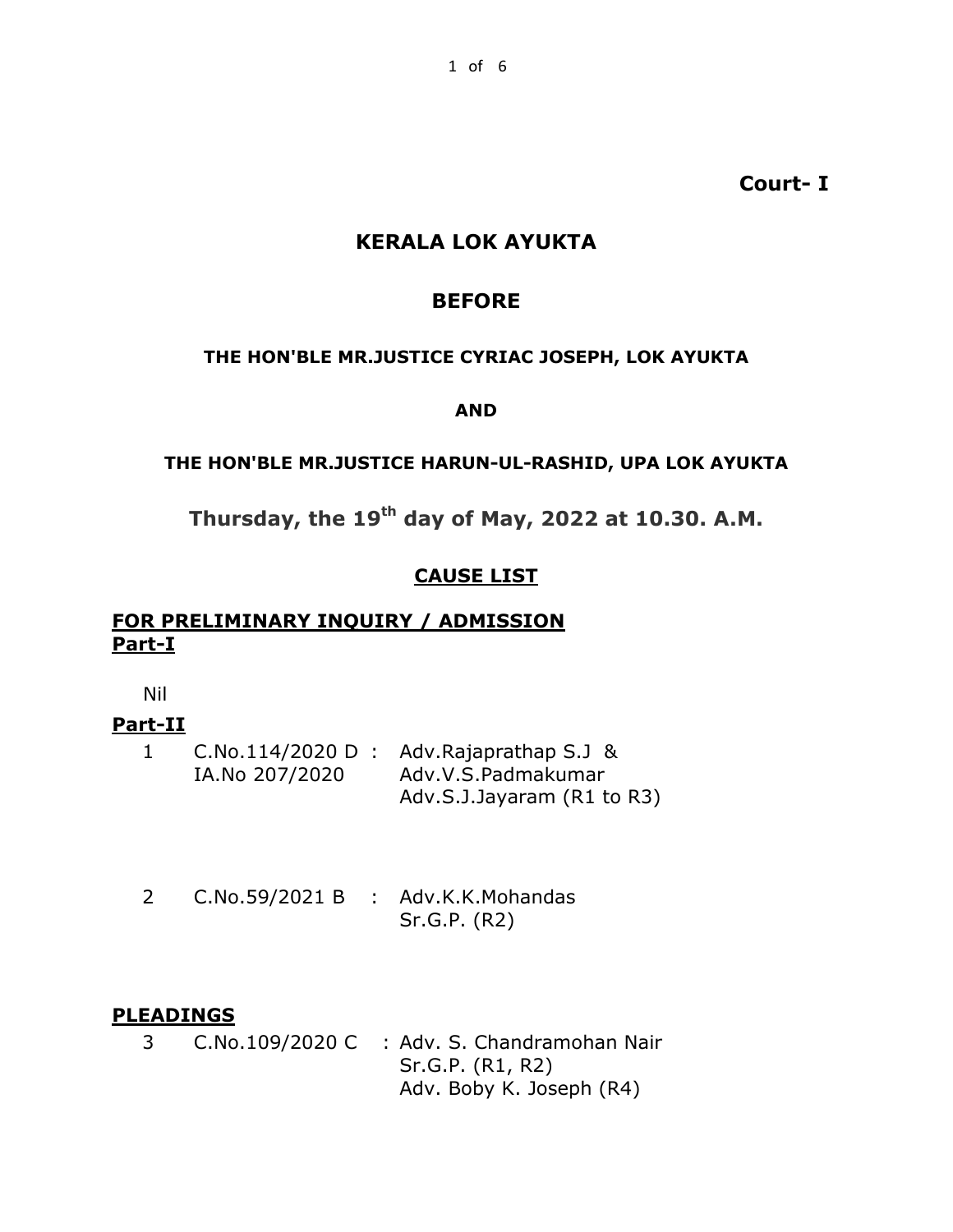4 C.No.150/2021 C : Sandeep Kumar V. (In Person) Sr.G.P. (R1 to R3)

#### **PETITIONS**

5 I.A.No. 114/2022 : Zacharia Joseph (In Person) C.No.1140/2013 B Sr.G.P ( R1 to R11) Superintendent of Police, Kerala Lok Ayukta (Investigating Officer)

#### **FOR ACTION TAKEN REPORT/COMPLIANCE REPORT**

- 6 C.No.621/2014 C : Adv.Rajesh Nair Adv.B.Mohanlal (R1, R3) Adv.C.J.Bimal (R2) Sr.G.P. (R4)
- 7 C.No.237/2019 D : Adv.Babu P. Pothencode (Not Admitted) Adv. Bimal V.S. (R1, R2)
- 8 C.No. 38/2022 D : Adv. K.Pushparajan Achary

### **FOR HEARING ON COMPLAINT**

9 C.No.819/2016 B : Adv.K.Pushparajan Achary Sr.G.P (R1, R2)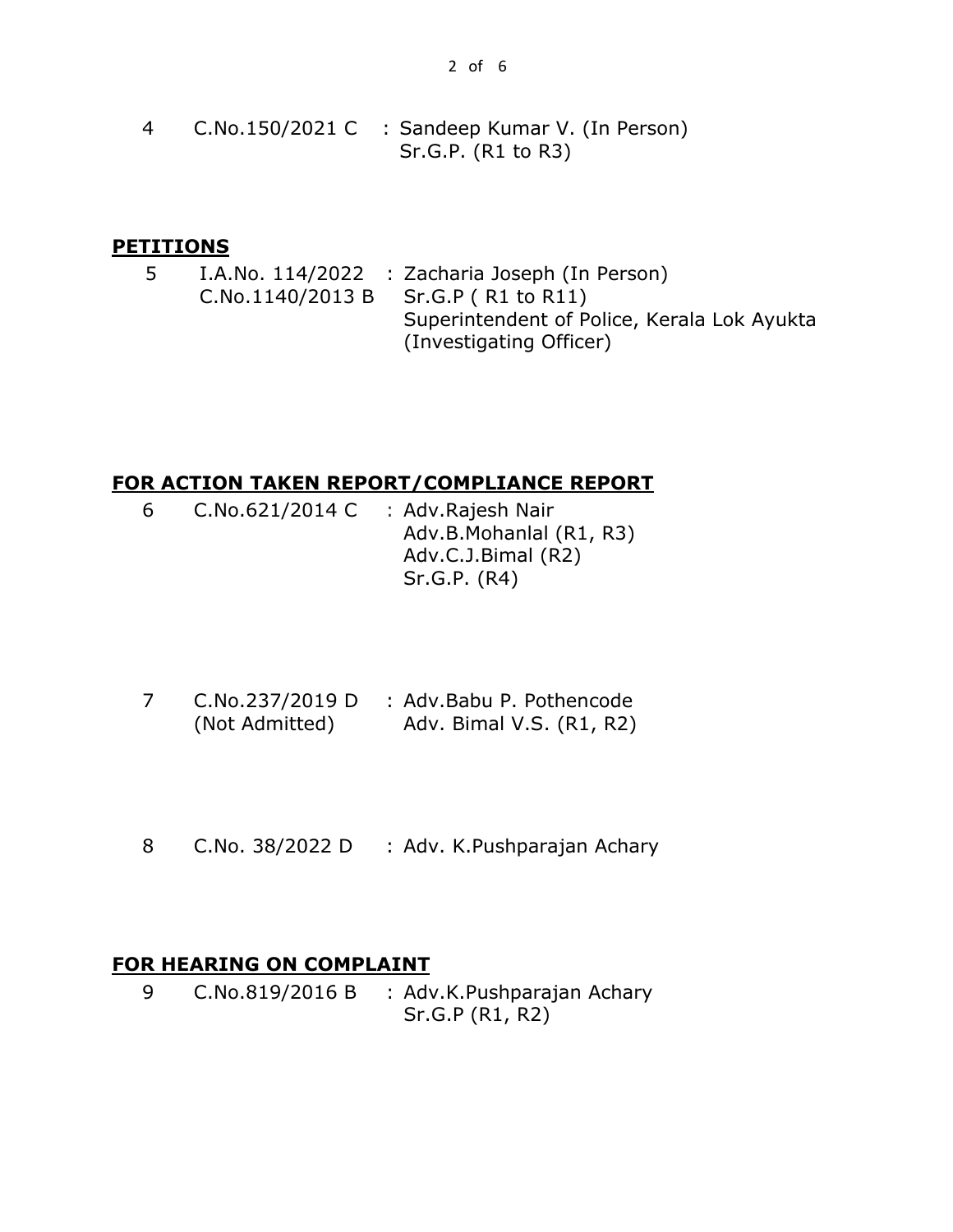10 C.No.722/2017 A I.A.No.143/2020 : Adv.Suresh Babu P.K. Adv.K.S.Ravisankar (R1, R4 to R7, R10) Adv.P.Rajmohan (R2) / Sr.G.P.(R8, R9, R11)

#### **C/W**

11 C.No.721/2017 A I.A.No.142/2020 : Adv.Suresh Babu P.K. Adv.K.S.Ravisankar (R1, R4 to R7, R10) Adv.P.Rajmohan (R2) Sr.G.P.(R8, R9, R11)

#### **C/W**

12 C.No.723/2017A I.A.No.144/2020 : Adv.Suresh Babu P.K. Adv.K.S.Ravisankar (R1, R4 to R7, R10) Adv.P.Rajmohan (R2) Sr.G.P.(R8, R9, R11)

13 C.No.932/2018 B : Adv.N.Anilkumar Adv.Prasannakumar Nair (R1 & R2) Sr.G.P. (R3)

#### \*\*\*\*\*\*\*\*\*\*\*\*\*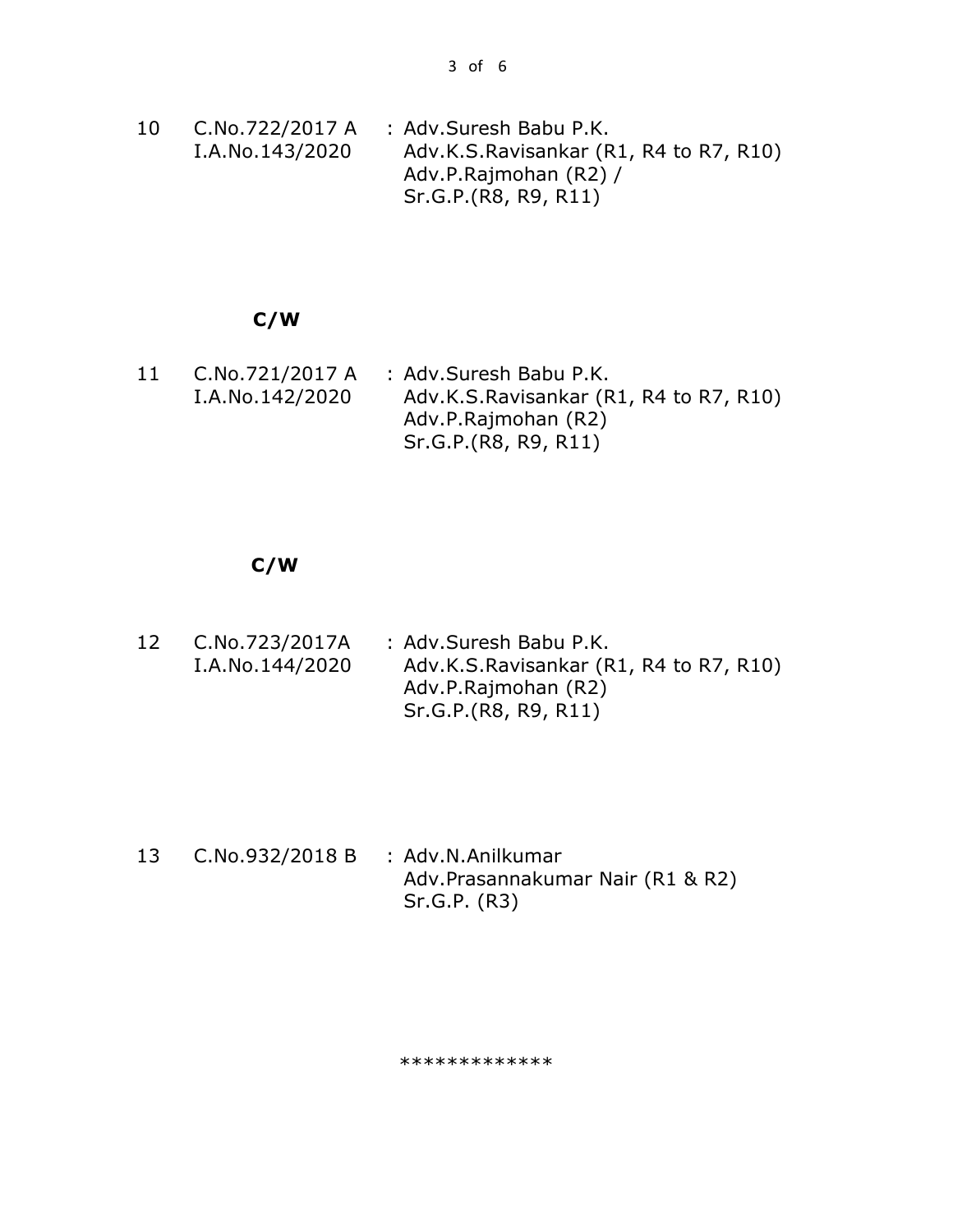**Court- II**

#### **KERALA LOK AYUKTA**

### **BEFORE**

#### **THE HON'BLE MR.JUSTICE BABU MATHEW P. JOSEPH, UPA LOK AYUKTA**

## **Thursday, the 19th day of MAY, 2022 at 10.30. A.M.**

#### **CAUSE LIST**

### **FOR PRELIMINARY INQUIRY / ADMISSION Part-I**

1 C.No. 91/2022 B : Adv.V.Ajakumar

#### **Part-II**

2 C.No.192/2020 D : Adv.Nalanchira P. Krishnankutty Adv.Abdul Kharim (R1 & R2)

#### **FOR PERSONAL APPEARANCE**

3 C.No.906/2018 C : Adv.K.Pushparajan Achary I.A.No. 56/2022 Adv.Dr.N.Vijayakumar (R1) Sr.G.P. (R2, R3)

#### **FOR RETURN OF NOTICE/ APPEARANCES**

4 C.No. 57/2022 B : Adv. Senil R. Nath

### **PLEADINGS**

5 C.No.45/2021 A : Adv. Seema R. I.A.No. 67/2021 Sr.G.P. (R1 to R3) Adv. Pramod Kumar G.S. (R4)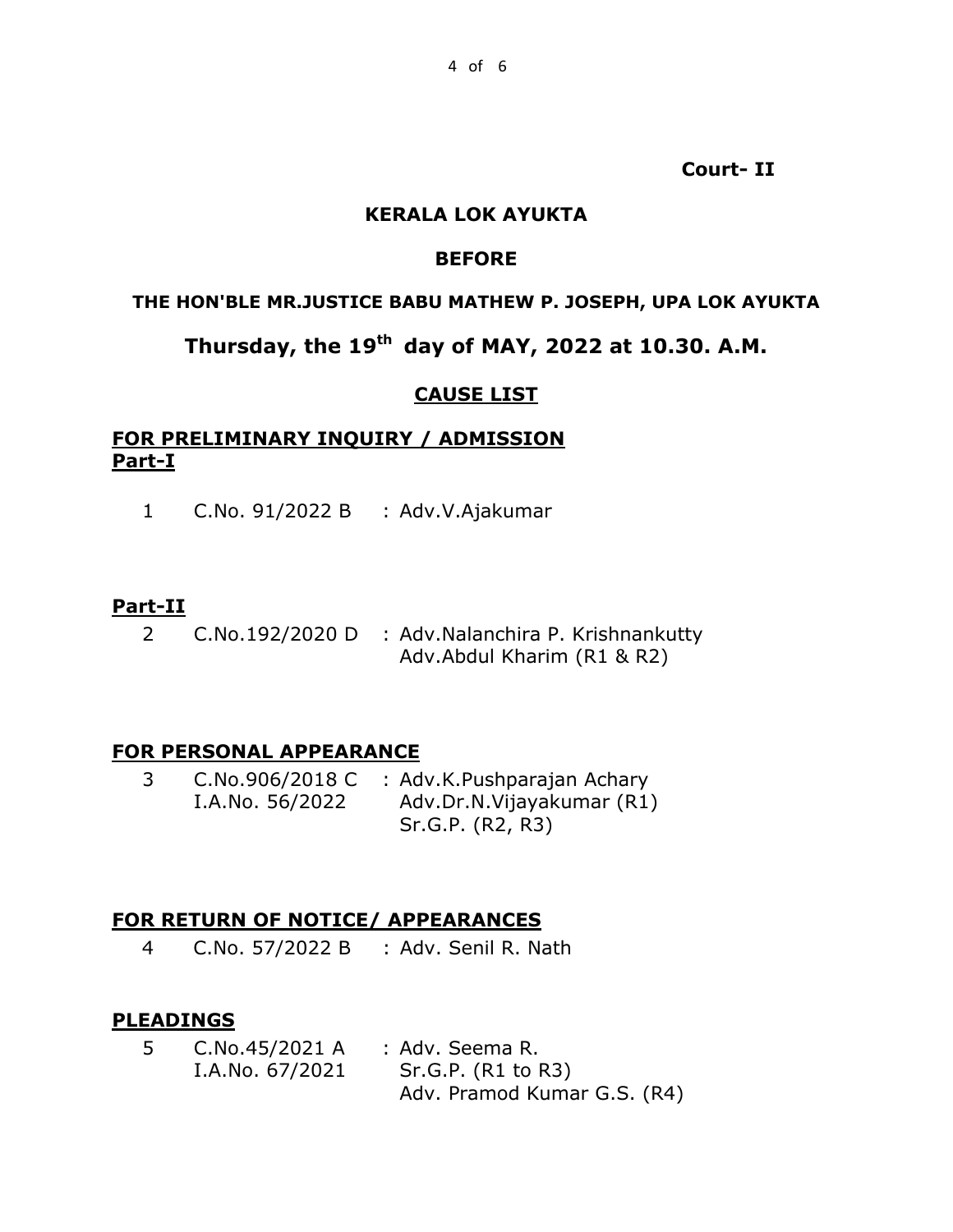- 6 C.No.205/2021 A : Adv. S. Suresh Babu I.A.No. 361/2021 Adv. D.Arun & Abhijith D (R1& R2)
- 7 C.No.111/2021 D : Adv.Kazhakuttom N. Satheesh Kumar Adv.Issac Samuel (R1 to R4)

#### **FOR ACTION TAKEN REPORT/COMPLIANCE REPORT**

8 C.No.744/2018 C : Adv.R.S.Mohanan Nair Adv.Meena C.R. (R1, R2) Adv.Vithura K.Gopakumar SC for KSEB (R3, R4) Sr.G.P. (R5)

#### **FOR HEARING ON COMPLAINT**

9 C.No.1492/2015 B : Adv.K.K.Mohandas Adv.Cherunniyoor P.Sasidharan Nair (R1 to R3) Adv.Bobby K.Joseph (R4)

\*\*\*\*\*\*\*\*\*\*\*\*\*\*